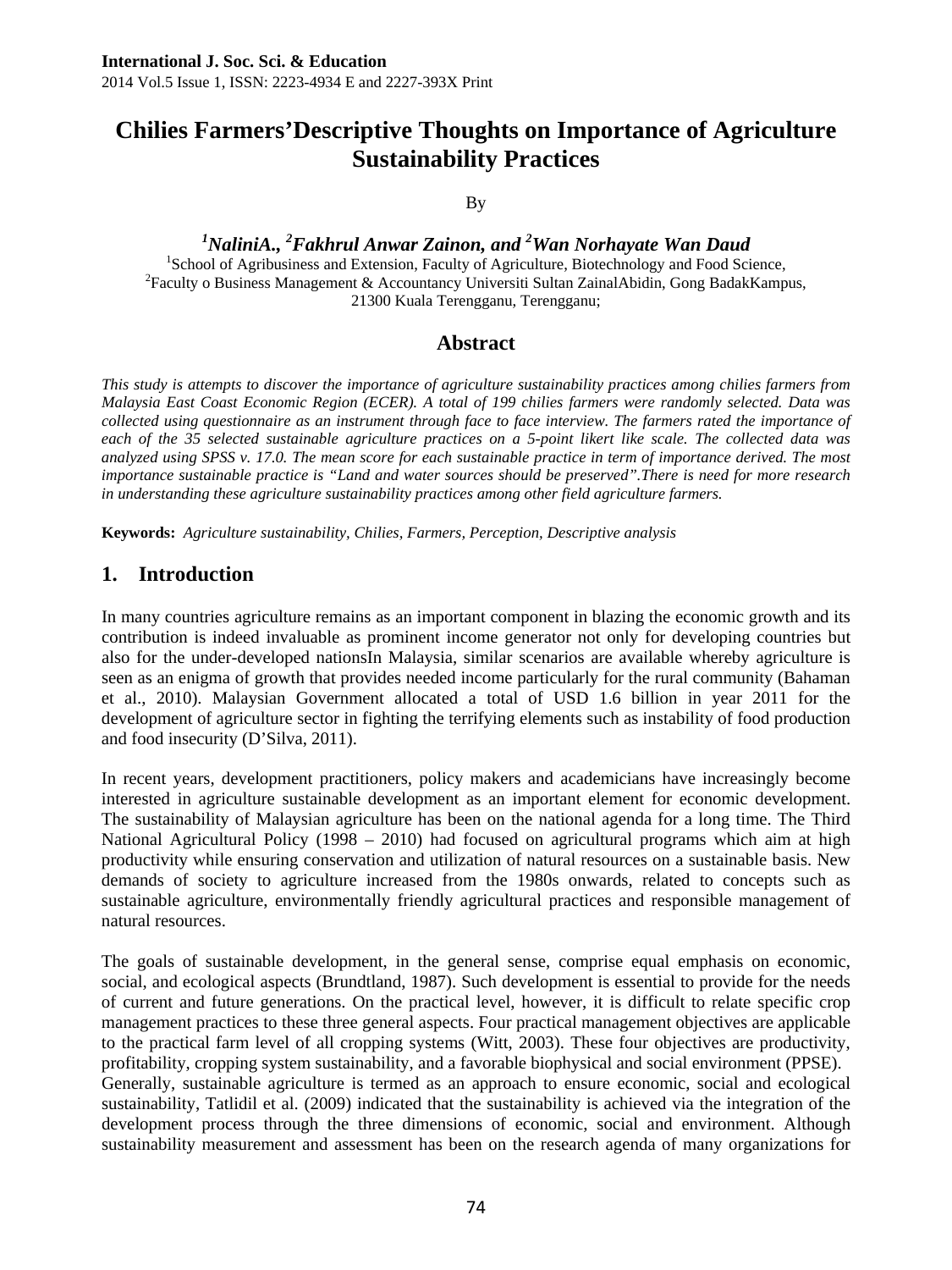quite some time, their actual impact on policies, practices and outcomes on the ground beyond pilot initiatives has been limited. Chili farming systems will have to evolve in this direction. But, there are only a few academic papers dealing with farming sustainability issues, particularly for Malaysia.

Agriculture and food systems are undergoing a technological structural modernization strongly influenced by the growing globalization and liberalization. Food and fiber productivity soared due to new technologies, mechanization, increased chemical use, specialization and government policies that favored maximizing production. Hence, productivity of conventional agriculture had been achieved at the cost of massive damage to the natural environment (Along and Martin, 1995). Given the high level of economic risk and uncertainty around the world, reflected in repeated economic crises, it is becoming accepted that economic development should be based on the concept of sustainability and environmental friendly.

Sustainable agriculture offers alternative practices and values intended to promote environmental stewardship, conserve resources, preserve farm traditions and support rural communities. Furthermore, the practice of sustainable agriculture can help in reducing environment damages while providing income to the farmer (Flora, 1992). To achieve sustainability, the development process should integrate the three dimensions of environment, economic and social (Tatlidil et al. 2009). Besides that, there is huge need for the farmers to first believe that the practices are, without any doubt, very useful for them. Farmers' perceptions regarding the compatibility of sustainable practices with the farming systems emerged as the best predictors of the adoption of such practices (Alonge and Martin, 1995). D' Silva (2011) mentioned that acceptance of sustainable agriculture practices will undeniably facilitate agricultural entrepreneurs to enhance their economic and social status, and thus, enable them to enjoy a better livelihood.

Tatlidil et al. (2009) mentioned that to achieve sustainability, the development process should integrate the three dimensions of environment, economic and social whereby the protection and effective management of natural resources ensure environmental sustainability, long-term employment and income stability bring toward economic sustainability, and strong participation from farming community will lead to attaining social sustainability. Muller (1998) mentioned that definitions of sustainability vary but there is series of commonly identified characteristics for the concept of sustainability. A variety of definitions with respect to sustainability in agriculture has been classified on the basis of specific economic, social or ecological concern (Douglass, 1984) and its historical and ideological roots (Kidd, 1992).

People from different disciplinary background can also view sustainability quite differently (Lowrance et al., 1986; Shearman, 1990; Heinen, 1994; Jaeger, 1995; Hardaker, 1997; Bell and Morse, 1999; Rigby et al., 2001). An important difference between economists and ecologists is the scope of substitution, particularly of human capital for increasingly scarce natural resources and environmental services. Economists are generally optimistic about substitution while ecologists have a pessimistic view of it (Hardaker, 1997). The perceptions of different stakeholders and experts will be included in this research as a way to identify and rank sustainability attributes (Van Calker et al., 2005). The farm level is regarded as the most important starting point because economic, ecological, and social attributes come together at farm level (De Koeijer et al., 1999)

Sustainable agriculture as a practice that meets current and long-term needs for food, fiber and other related needs of society while maximizing net benefits through conservation of resources to maintain other ecosystem services, functions and long-term human development (Rao and Rogers, 2006). Agricultural sustainability is not about technical fixes and expertise. It is development processes that need to integrate ecological and societal knowledge through changes in policy, institutions and behavior (Saifi and Drake, 2008). The 3 main goals of agricultural sustainability are economic efficiency, environmental quality and social responsibility (Fairweather and Campbell, 2003). The concept of sustainable agriculture is strongly related to the multifunctional role, either explicitly or implicitly, recognized to the primary sector (Parra-Lopez *et al*., 2008). This sustainability approach comprises a social, an environmental and to a lesser extent, an economic dimension.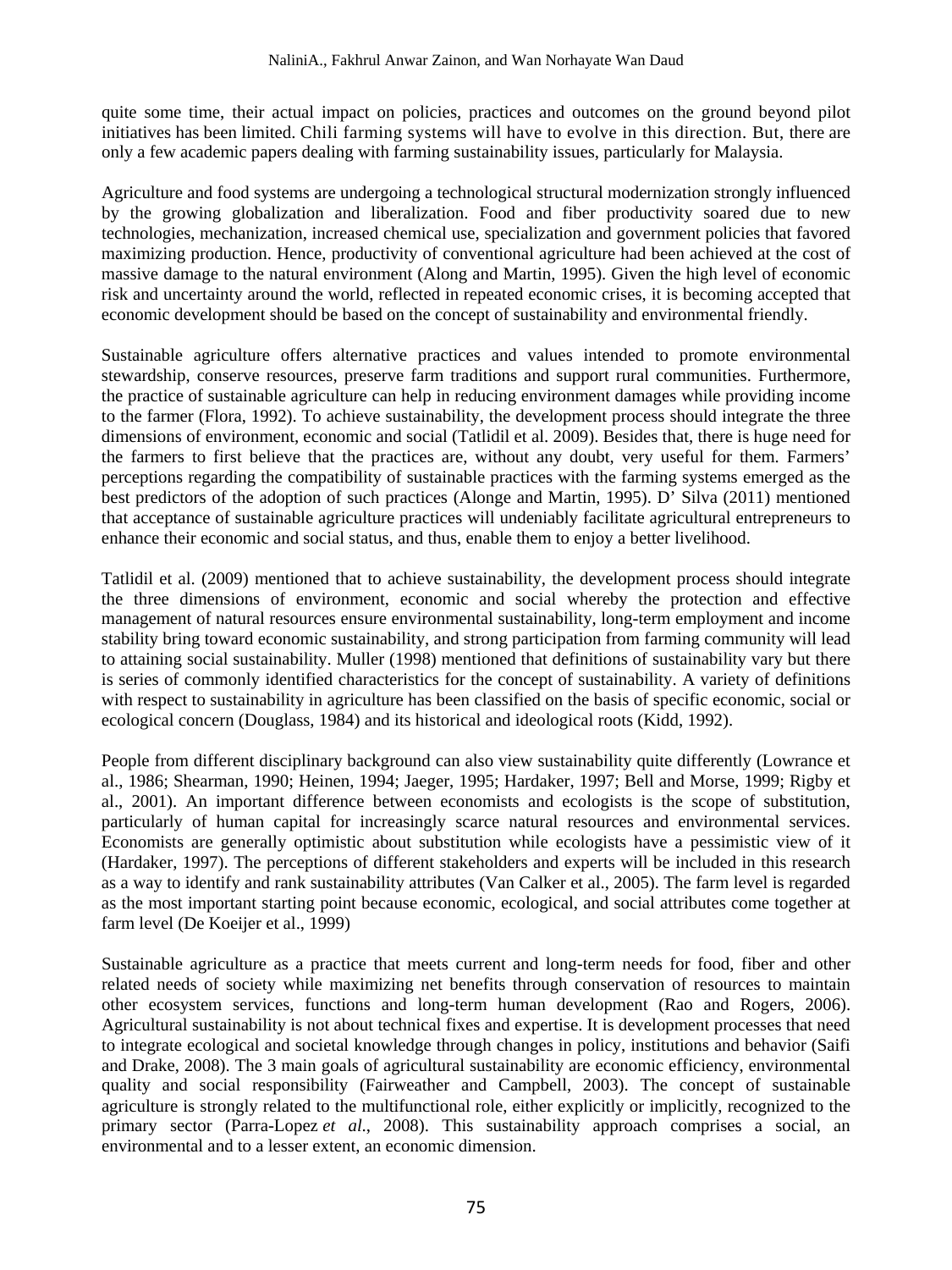It takes into account the needs of rural communities and food safety for consumers as well as the impact of agricultural practices on local ecosystem services and the global environment (Aerni *et al*., 2009). Despite the diversity in conceptualizing sustainable agriculture, there is an aspect commonly pointed out which is its multiple dimensional characteristic including economic, environmental and social aspects (Schaller, 1993; Conway, 1994; Rossing *et al*., 1997; Berentsen *et al*., 1998; Legg, 1999; Cobb *et al*., 1999; Pretty and Hine, 2001; Pacini *et al*., 2004; Vandermeulen and van Huylenbroeck, 2008; Peacock and Sherman, 2010). In all aspects, agriculture is well suited to the concept of sustainable development. On the one hand, agriculture deals with climate, soil, land, water, forests and biodiversity through the production of crops and animals. On the other hand, agriculture is related to farmers, rural communities, poverty and other social problems. Especially in developing countries, agriculture always plays more roles than just a way of earning income from farm production. Agriculture is a way of life for people in rural society. The sustainability of agriculture therefore, affects not only food production and the use of natural resources and environment. It also influences the social welfare of people in the agricultural sector and in society as a whole.

It seems that the concept of sustainability is becoming widespread. Chili farming is no exception and chili farming systems will have to evolve in this direction. The main problem is for the farmers to apply sustainable practices. It is very important for the farmers to believe in the practices which will help them in production thereby increasing their livelihood. There is a huge need in addressing local farmers' perceptions on sustainability by studying and measuring the farmers' perceptions and socio-economic characteristics that influence those perceptions. Therefore, this research aims to measure the local chili farmers' perceptions on selected sustainable agriculture practices. Therefore, the objective of the study is to measure the importance that farmers accord to each of the selected agricultural practices.

## **2. Methodology**

The study used the descriptive survey design. The samples for study were 199 chilies farmers who practiced farming in the East Coast Economics Region (ECER). The random sampling method was applied in the selection of the respondents. The questionnaires were used as an instrument and face to face interview method applied in collecting the data. The collected data was analyzed using SPSS v. 17.0. Farmers' descriptive thought on the importance of selected sustainable practices were measured using 35 statements which related to the selected indicators of sustainable agriculture which derived from review of literature. Each question that related to sustainable indicator was employed using a five-point Likert-like scale, namely 1- Very low importance (VLI), 2- low importance (LI), 3- medium importance (MI), 4 – high importance (HI) and 5- very high importance (VHI).

### **3. Results and Discussion**

Table 1 presents the information on farmers' demographics profile of chilies growers in East Coast Economic Region (ECER). The demographic characteristics of respondents showed that mean age was 52 years with 18 years of farming experiences. One hundred and seven (53.8%) of the respondents were equipped with secondary education; 68 (34.2%) with primary education; 19 (9.5%) considered illiterate and very minority of the respondents with tertiary education. The result proved that majority of the farmers were literate and able adapt the new agriculture technologies if introduced by the Malaysia Ministry of Agriculture and Agro-Based industry. There were 142 (73.9 %) male and 52 (26.1 %) female farmers. This shows that the traditional gender imbalance was also present in the chilies farming sector. Gidarakou (1997) concluded that participation of female low in agriculture sector due to the sector demands for physical works and female commitments with the families. It was observed that the mean income per month for the farmer is approximately RM 2500.00 where this is far exceeds the poverty level set by the government RM 720.00 (Abu Samah et al., 2012). Most of the farmers own the land to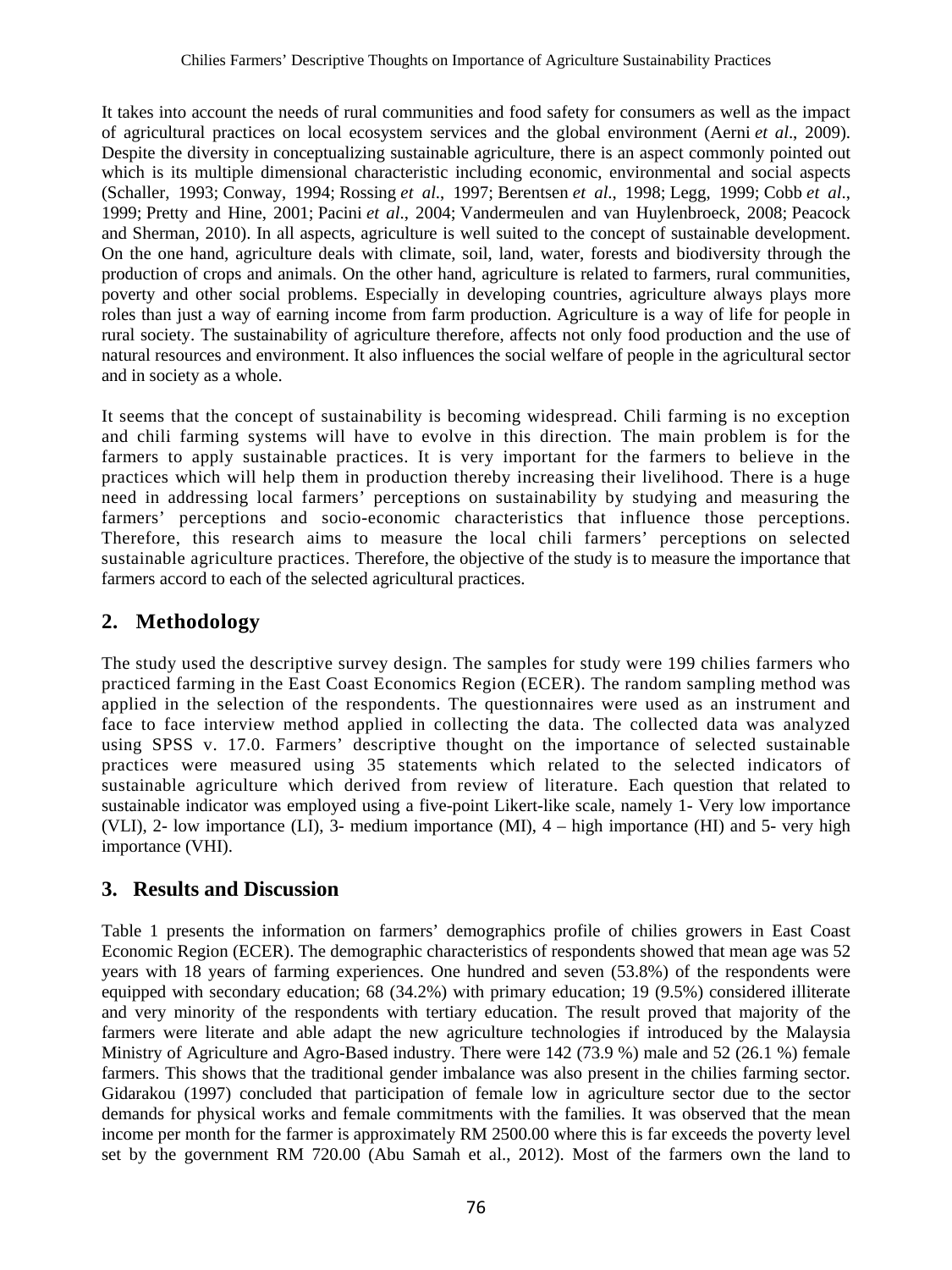cultivate the chilies. Minority of the farmers (18.6%) rented the farm to cultivate the chilies farm. The mean of the farm size was 2.44 acres. The findings of survey shown that most of them working in own farms and according to Carolan (2006) there is a suitable situation for applying sustainable practices.

| <b>Variables</b>          | Frequency (n=199) | Percentage (%) |
|---------------------------|-------------------|----------------|
| Age                       |                   |                |
| $21 - 30$                 | 14                | 7.0            |
| $31 - 40$                 | 29                | 14.6           |
| $41 - 50$                 | 35                | 17.6           |
| 51-60                     | 67                | 33.7           |
| 61-70                     | 47                | 23.6           |
| >71                       | $\boldsymbol{7}$  | 3.5            |
| Gender                    |                   |                |
| Male                      | 142               | 73.9           |
| Female                    | 52                | 26.1           |
| <b>Educational Level</b>  |                   |                |
| No Education              | 19                | 9.5            |
| Primary                   | 68                | 34.2           |
| Secondary                 | 107               | 53.8           |
| Tertiary                  | 5                 | 2.5            |
| <b>Farming Business</b>   |                   |                |
| Full Time                 | 157               | 78.9           |
| Part Time                 | 42                | 21.1           |
| <b>Experience (years)</b> |                   |                |
| $<10$                     | 74                | 37.2           |
| $10 - 20$                 | 85                | 42.7           |
| $21 - 30$                 | 29                | 14.6           |
| $>30$                     | 11                | 5.5            |
| <b>Income Level (RM)</b>  |                   |                |
| < 1000                    | 39                | 19.6           |
| 1000-2000                 | 41                | 20.6           |
| 2000-3000                 | 31                | 15.6           |
| >3000                     | 88                | 44.2           |
| Farm Size (Acre)          |                   |                |
| < 0.5                     | 42                | 21.1           |
| $0.5 - 1.0$               | 33                | 16.6           |
| $1.1 - 1.5$               | 60                | 30.2           |
| $1.6 - 2.0$               | 57                | 28.6           |
| >2.0                      | $\boldsymbol{7}$  | 3.5            |
| Ownership                 |                   |                |
| Owner                     | 162               | 81.4           |
| Rented                    | 37                | 18.6           |

| <b>Table 1: Farmers' Demographics Profile</b> |  |  |
|-----------------------------------------------|--|--|
|-----------------------------------------------|--|--|

Source: Survey, 2014

The table 2 presents the information on farmers' perception on sustainability practices. The presented items were adapted and modified from Tathdil et. al (2009). A total of 35 statements were constituted the mean score with respect to perception of farmers towards agriculture sustainability practices in chilies farming. The mean score was then grouped into five categories (Tathdil et. al., 2009), namely no importance (NI) (1.00 – 1.49), low importance (LI) (1.50 – 2.49), medium importance (MI) (2.50 – 3.49), high importance (HI)  $(3.50 - 4.49)$  and very high importance (VHI)  $(4.50 - 5.00)$ . The findings revealed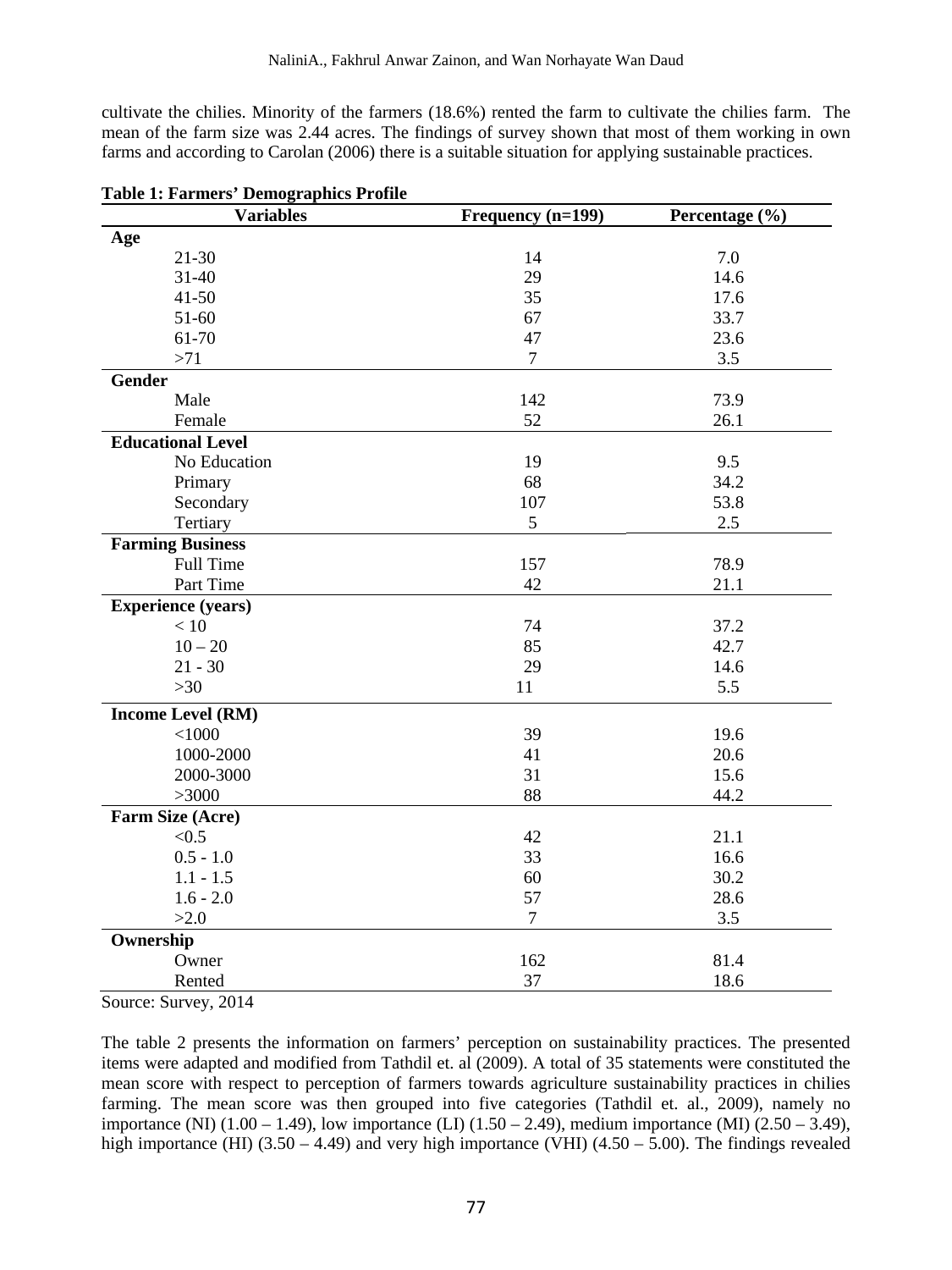that out of 35 practices, the respondents were given medium importance to 15 practices and high importance for other 20 practices. No practice was rated very high importance (VHI), no importance (NI) and low importance (LI).

The practices that categorized as high importance are as followed, "Land and water sources should be preserved", "One of the GAP principles is reduce the environmental damages", "Farmers' objectives are to maximize the productivity, efficiency and profit", "Proper uses of pesticides", "Proper irrigation", "Avoid using dangerous chemicals", "Integrated Pest Management (IPM) is the best pest and weeds control method", "Proper use of energy in agriculture", "Mechanization and technologies should be used to improved production", "Proper uses of chemicals and fertilizers", "Farmers should cultivate the manageable area only", "Continuous cultivation increase the pest infestation", "Pesticides, chemicals and fertilizers reduce farm productivity", "Not let farm without crop", "Crop rotation and diversity reduced pest infestation", "Farm production increase as the usage of fertilizer increased", "Animal based fertilizer increased the profit", "Personal involvement in commodity marketing", "Farm should combine the agriculture and animal husbandry" and " Taking adequate measures to control soil erosion.

Whereas, the practices that categorized as medium importance are as followed, "Semangi and alfafa cultivation increase the soil fertility", "Expanding the size of farm by purchasing new farm", "Planting reduce the quality of soil and soil erosion", "Conducting soil test", "Owning adequate farm machinery", "Agriculture chemicals pollutes environment", "Using animal manure", "Crop rotation caused soil erosion", "Crop rotation reduced farmers income", "Reforestation is less advantage for farm environment", "Using legume crops for rotation", "Long term crop rotation", "Proper care of animal health", "Growing cover crops" and "After harvest not burning the crop residues".

The analysis indicated that the respondents were showing their importance to the listed 35 practices. The high importance was given to "Land and water resources should be preserved". This indicated that the chilies farmers were aware that land and water resources are central of agriculture and rural development. They were interested to converse the environment. The least medium importance given to "After harvest not burning the residues" means that most of the farmers burn the residues after the harvest. These results are partially in line with studies that conducted by Sadati et al. (2010), Bagheri, A. (2010), Tathdilet. al., (2009) and Abu Samah et al., (2012).

| <b>Practices</b> |                                                                     | <b>Mean</b> | <b>SD</b> | <b>Indicator</b> |
|------------------|---------------------------------------------------------------------|-------------|-----------|------------------|
|                  | Land and water sources should be preserved.                         | 4.33        | 0.95      | HI               |
| 2.               | One of the GAP principle is reduce the environmental                | 4.22        | 0.91      | HI               |
|                  | damages.                                                            |             |           |                  |
| 3.               | Farmers' objectives are to maximize the productivity,               | 4.20        | 0.78      | H                |
|                  | efficiency and profit.                                              |             |           |                  |
| 4.               | Proper uses of pesticides.                                          | 4.15        | 0.85      | H                |
| 5.               | Proper irrigation.                                                  | 4.11        | 0.89      | H                |
| 6.               | Avoid using dangerous chemicals.                                    | 4.10        | 1.01      | HI               |
| 7.               | Integrated Pest Management (IPM) is the best pest and weeds         | 4.10        | 0.77      | HI               |
|                  | control method.                                                     |             |           |                  |
| 8.               | Proper use of energy in agriculture.                                | 4.08        | 0.86      | HI               |
| 9.               | Mechanization and technologies should be used to improved           | 4.03        | 0.95      | HI               |
|                  | production.                                                         |             |           |                  |
|                  | 10. Proper uses of chemicals and fertilizers.                       | 3.96        | 0.97      | HI               |
|                  | 11. Farmers should cultivate the manageable area only               | 3.81        | 0.78      | HI               |
|                  | 12. Continuous cultivation increase the pest infestation.           | 3.80        | 0.83      | HI               |
|                  | 13. Pesticides, chemicals and fertilizers reduce farm productivity. | 3.79        | 0.85      | HI               |

**Table 2: Farmers' Perception on Sustainability**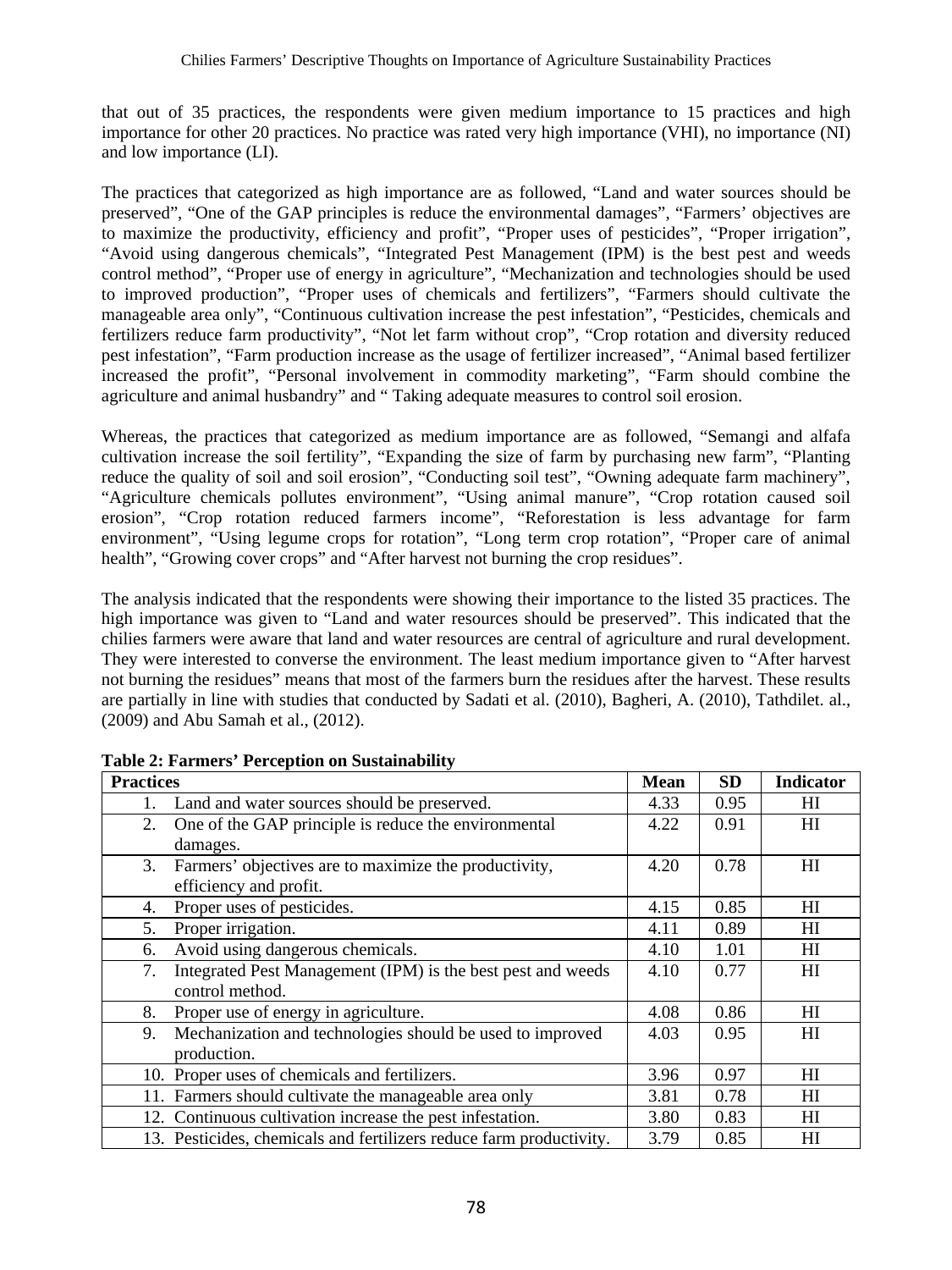| 14. Not let farm without crop.                                     | 3.77 | 0.81 | HI             |
|--------------------------------------------------------------------|------|------|----------------|
| 15. Crop rotation and diversity reduced pest infestation.          | 3.77 | 0.74 | H              |
| 16. Farm production increase as the usage of fertilizer increased. | 3.77 | 0.71 | HI             |
| 17. Animal based fertilizer increased the profit.                  | 3.75 | 0.87 | H              |
| 18. Personal involvement in commodity marketing.                   | 3.65 | 1.07 | H              |
| 19. Farm should combine the agriculture and animal husbandry.      | 3.61 | 0.82 | H <sub>I</sub> |
| 20. Taking adequate measures to control soil erosion.              | 3.58 | 0.88 | H              |
| 21. Semangi and alfafa cultivation increase the soil fertility.    | 3.46 | 0.91 | MI             |
| 22. Expanding the size of farm by purchasing new farm.             | 3.40 | 0.82 | MI             |
| 23. Planting reduce the quality of soil and soil erosion.          | 3.36 | 0.92 | MI             |
| 24. Conducting soil test.                                          | 3.32 | 0.91 | MI             |
| 25. Owning adequate farm machinery.                                | 3.24 | 0.91 | MI             |
| 26. Agriculture chemicals pollutes environment.                    | 3.20 | 1.16 | MI             |
| 27. Using animal manure.                                           | 3.14 | 0.93 | MI             |
| 28. Crop rotation caused soil erosion.                             | 3.13 | 1.02 | MI             |
| 29. Crop rotation reduced farmers income.                          | 2.98 | 1.08 | MI             |
| 30. Reforestation is less advantage for farm environment.          | 2.89 | 0.97 | MI             |
| 31. Using legume crops for rotation.                               | 2.89 | 1.13 | MI             |
| 32. Long term crop rotation.                                       | 2.87 | 1.00 | MI             |
| 33. Proper care of animal health.                                  | 2.81 | 0.89 | MI             |
| 34. Growing cover crops.                                           | 2.81 | 1.07 | MI             |
| 35. After harvest not burning the crop residues.                   | 2.64 | 1.04 | MI             |

Source: Survey, 2014

#### **4. Conclusion**

The finding of the study is the documented evidence where Malaysia chilies farmers especially from East Coast Economic Region (ECER) were concern over the sustainable practices. They also show the importance of each agriculture sustainable practices. The study also revealed most of the chilies farmers give importance for each sustainable practice. Some of the findings of this study have agreed with the previous findings. The overall findings only revealed the importance of each agriculture sustainable practices of chilies farmers but further research needed to proof that the farmers applying the mentioned sustainable practices.

### **References**

- Abu Samah, B., J.L. D'Silva, H.A.M. Shaffril, Man, N. &Azman, A. (2012).Malaysian Contract Farmers' Attitude towards Sustainable Agriculture.*J.Basic Appl. Sci. Res.,* 2 (9) 9205-9210.
- Aerni, P., A. Rae and B. Lehmann, 2009. Nostalgia versus pragmatism: How attitudes and interests shape the term sustainable agriculture in Switzerland and New Zealand. Food. Policy, 34: 227-235.
- Alonge, A.J. & Martin, R.A. (1995). Assessment of adoption of sustainable agriculture practices: Implications for agricultural education. Journal of Agricultural Education, 3 (3), 34-42.
- Bagheri, A. H. ShabanaliFami, A. Rezvanfar, A. Asadi and S. Yazdani (2008).Perceptions of Paddy Farmers towards Sustainable Agricultural Technologies: Case of Haraz Catchments Area in Mazandaran province of Iran American Journal of Applied Sciences 5 (10): 1384-1391.
- Bell, S.And Morse, S., (1999). Sustainability indicators: measuring the immeasurable? Earthscan, UK: London.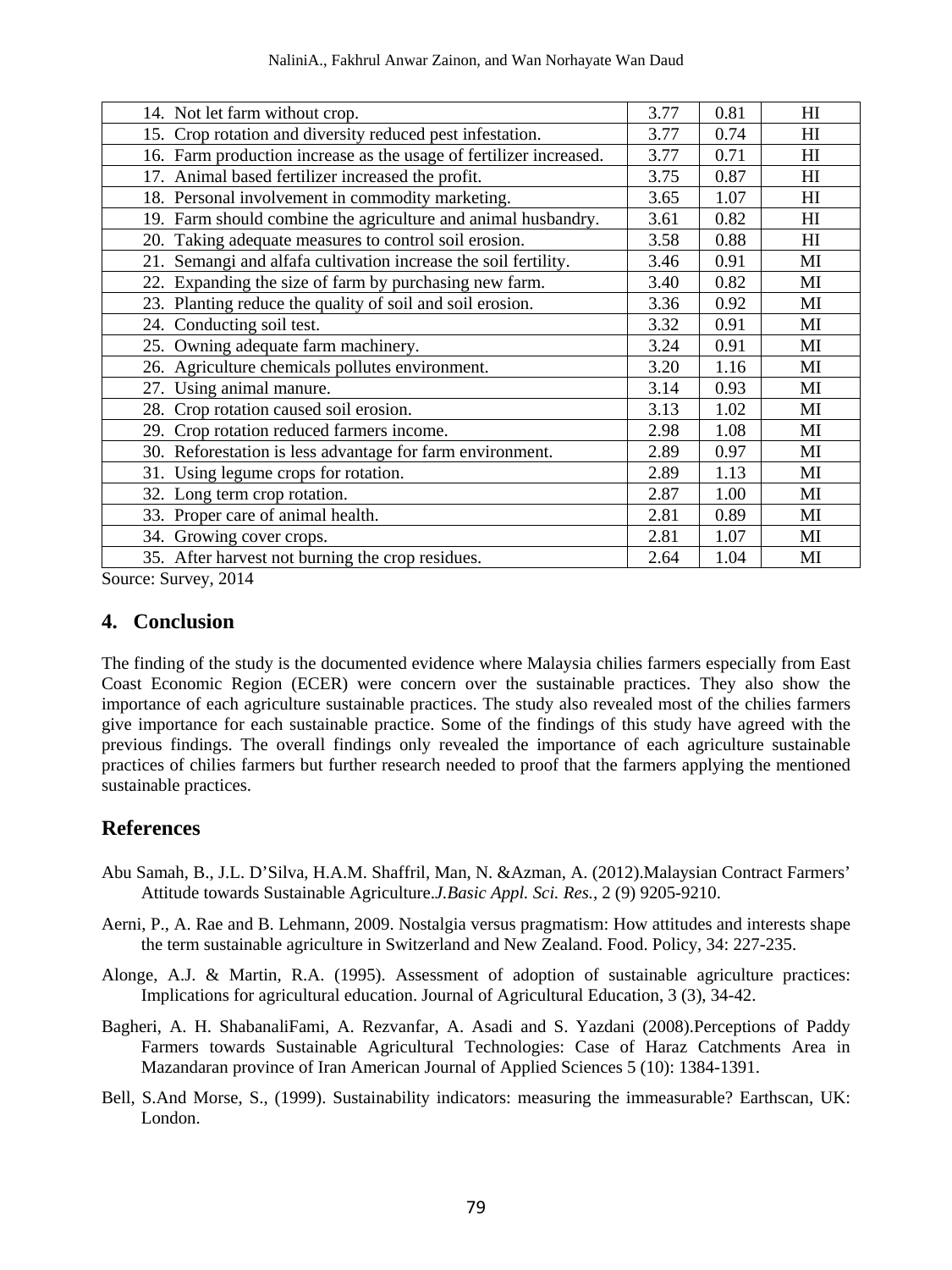- Berentsen, P.B.M., G.W.J. Giesen and M.M.F.H. Schneiders, (1998). Conversion from conventional to biological dairy farming: Economic and environmental consequences at farm level. Bio. Agric. Hort., 16: 311-328.
- Cobb, D., R. Feber, A. Hopkins, L. Stockdale and T. O`Riordan et al., (1999).Integrating the environmental and economic consequences of converting to organic agriculture: Evidence from a case study. Land Use Policy, 16: 207-221.
- Conway, G.R., (1994). Sustainability in agricultural development: Trade-offs between productivity, stability and equitability. J. Farm. Sys. Res. Ext., 4: 1-14.
- De Koeijer, T.J., Renkema, J.A. and Van Mensvoort, J.J.M., (1995). Environmental-Economic Analysis of Mixed Crop-Livestock Farming. Agricultural Systems 48: 515-530.
- D'Silva, J.L., N. Man, H.A.M. Shaffril and B.A. Samah, (2011). Acceptance of sustainable agricultural practices: the case of crop farmers. Am. J. Agric. Biol. Sci., 6: 227-230. doi: 10.3844/ajabssp.2011.227.230
- Fairweather, J.R. and H.R. Campbell, (2003). Environmental beliefs and farm practices of New Zealand farmers: Contrasting pathways to sustainability. Agric. Hum. Values, 20: 287-300.
- Flora C.B (1992). Building sustainable agriculture: A new application offarming system research and extension. J Sustain. Agric., 2: 37-49.
- Hardaker, J.B., (1997). Guidelines for the integration of sustainable agriculture and rural development into agricultural policies. FAO, Italy: Rome.
- Heinen, J.T., (1994). Emerging, diverging and converging paradigms on sustainble development. International Journal of Sustainable Development and World Ecology 1: 22-33.
- Jaeger, W.K., (1995). Is Sustainability Optimal Examining The Differences Between Economists And Environmentalists. Ecological Economics 15: 43-57.
- Karami, E.And A. Manosoorabadi, (2008). Sustainable agricultural attitudes and behaviors: A gender analysis of Iranian farmers. J. Environ. Dev. Sustain., 10: 883-898.
- Kidd, C.V., (1992). The Evolution Of Sustainability. Journal of Agricultural & Environmental Ethics 5: 1-26.
- Legg, W., (1999). Sustainable agriculture: An economic perspective. Paper Presented to ADAS Conference, University of Warwick, UK.
- Lowrance, R., Hendrix, P.F. and Odum, E.P., (1986). A hierarchical approach to sustainable agriculture. American Journal of Alternative Agriculture 1: 169-173.
- Muller S (1998). Evaluating the sustainability of agriculture.GTZ,Eschborn, Germany.
- Parra-Lopez, C., J. Calatrava-Requena and T. De-Haro-Gimenez, (2008).A systemic comparative assessment of the multifunctional performance of alternative olive systems in Spain within an AHPextended framework. Ecol. Econ., 4: 820-834.
- Pretty, J.N. and R. Hine, (2001).Reducing food poverty with sustainable agriculture: A summary of new evidence. Final Report from the SAFE-World, The Potential of Sustainable Agriculture to Feed the World, Research Project, University of Essex.
- Rao, N.H. and P.P. Rogers, (2006).Assessment of agricultural sustainability.Curr. Sci., 91: 439-448.
- Rigby, D., P. Woodhouse, T. Young and M. Burton, (2001).Constructing a farm level indicator of sustainable agricultural practice. Ecol. Econ., 39: 463-478.